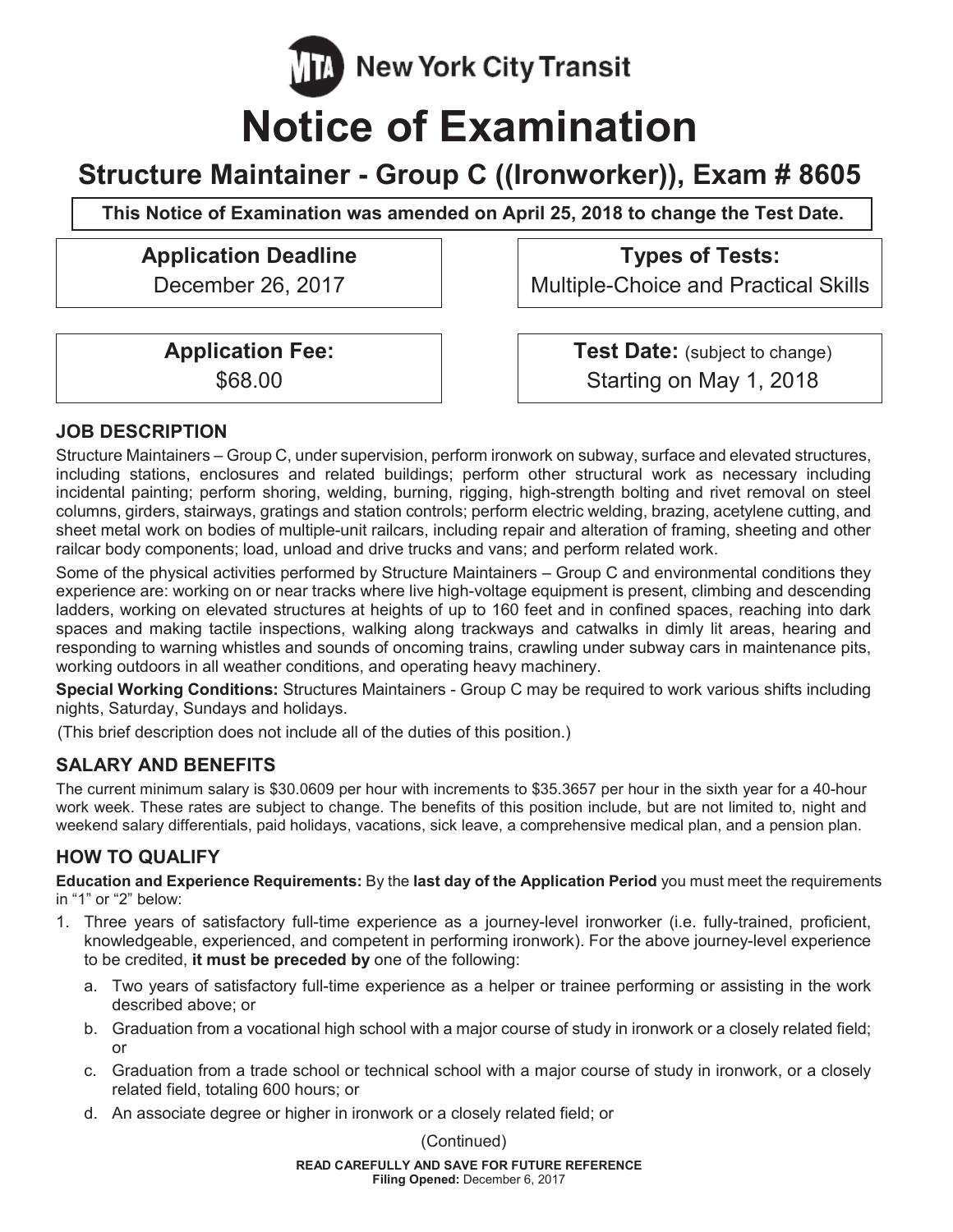#### **Education and Experience Requirements:** (Continued from previous page)

2. Completion of a four-year, full-time apprenticeship in the ironwork trade conducted or sponsored by a recognized trade union or recognized industry association or group.

High school, trade school or technical school education must be approved by a State's Department of Education or a recognized accrediting organization. College education must be from an accredited college or university, accredited by regional, national, professional or specialized agencies recognized as accrediting bodies by the U.S. Secretary of Education, and by the Council for Higher Education Accreditation (CHEA).

You may be given the test before we review your qualifications. You are responsible for determining whether or not you meet the qualification requirements for this examination prior to submitting your application. If you are marked "Not Qualified," your application fee will **not** be returned and you will **not** receive a score.

### **REQUIREMENTS TO BE APPOINTED**

**Driver License Requirement:** At the time of appointment, you must possess a motor vehicle driver license valid in the state of New York with no disqualifying restrictions that would preclude the performance of the duties of this title. If you have serious moving violations, license suspension or an accident record you may be disqualified. This license must be maintained for the duration of your employment in this title.

**Medical Requirement:** Medical guidelines have been established for the position of Structure Maintainer – Group C. You will be examined to determine whether you can perform the essential functions of the position. Where appropriate, a reasonable accommodation will be provided for a person with a disability to enable him or her to perform the essential functions of the job.

**Drug Screening Requirement:** You must pass a drug screening in order to be appointed, and if appointed, you will be subject to random drug and alcohol tests for the duration of your employment. Additionally, if you have tested positive on a drug or alcohol test for a previous Federal DOT-regulated employer in the last three (3) years**,** or on a pre-employment drug or alcohol test for any employer in the last two (2) years, you must have completed the Substance Abuse Professional (SAP) evaluation, referral and education treatment process required by federal law prior to appointment to this safety-sensitive position.

**Residency:** New York City residency is not required for this position.

**English Requirement:** You must be able to understand and be understood in English.

**Proof of Identity:** Under the Immigration Reform and Control Act of 1986, you must be able to prove your identity and right to obtain employment in the United States prior to employment with MTA New York City Transit.

#### **HOW TO OBTAIN AN APPLICATION**

During the application period, you may obtain an *Application* and any other required forms for this examination online at http://mta.info/nyct/hr/appexam.htm or in person at the MTA New York City Transit Exam Information Center as indicated below.

**MTA New York City Transit Exam Information Center:** Open Monday through Friday, from 9 AM to 3 PM, in the lobby at 180 Livingston Street, Brooklyn, New York. Directions: take the A, C, F or R trains to the Jay Street-Metro Tech Station, or the 2, 3, or the G train to the Hoyt Street Station. The MTA New York City Transit Exam Information Center will be closed on December 25, 2017.

#### **REQUIRED FORMS**

**Application:** Make sure that you follow all instructions included with your *Application*, including payment of fee. Save a copy of the instructions for future reference.

**Education and Experience Test Paper:** Write your social security number in the box at the top of the cover page, and the examination title and number in the box provided. This form must be filled out completely and in detail for you to receive your proper rating. Keep a copy of your completed Education and Experience Test Paper for your records.

**Foreign Education Fact Sheet (required only if you need credit for your foreign education for this examination):** If you were educated outside the United States, you must have your foreign education evaluated to determine its equivalence to education obtained in the United States. The services that are approved to make this evaluation, as well as instructions on how to submit this evaluation are listed in the *Foreign Education Fact Sheet* included with your application packet. When you contact the evaluation service, ask for a "document-by-document" (general) evaluation of your foreign education.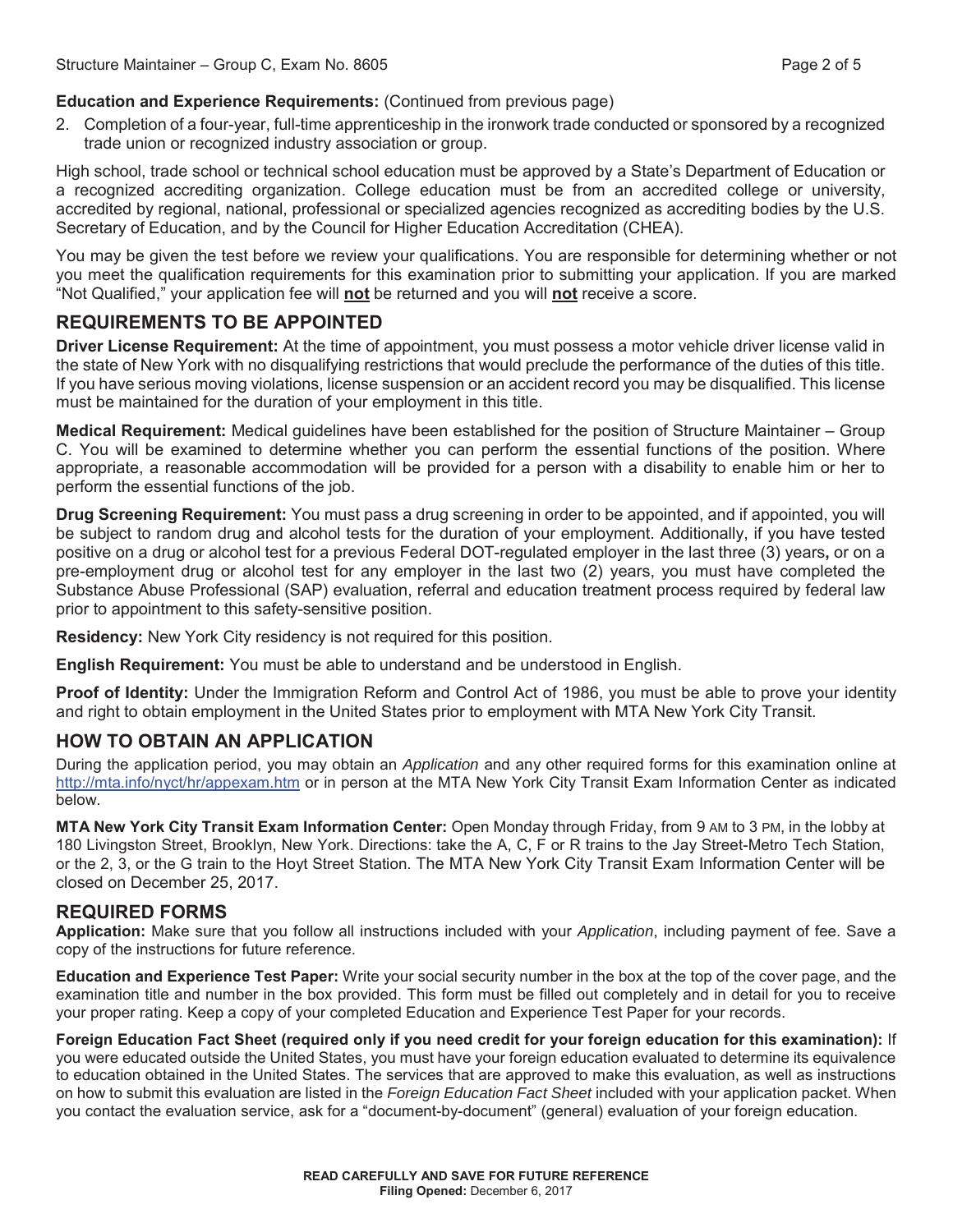# **HOW TO SUBMIT AN APPLICATION AND PAY THE APPLICATION FEE**

If you believe you meet the requirements in the "How to Qualify" section, you **must** apply by mail. MTA New York City Transit will **not** accept applications in person.

#### **Applications by Mail must:**

- 1. Include all the required forms, as indicated in the "Required Forms" section above.
- 2. Be postmarked by the last day of the application period.
- 3. Be mailed to the address in the "Correspondence" section of this notice.
- 4. Include the appropriate fee in the form of a money order.

#### **The Money Order (Postal Money Order Preferred) must:**

- 1. Be made payable to MTA New York City Transit.
- 2. Be valid for one year.
- 3. Have the following information written on it: your name, home address, the last four digits of your social security number, and the exam title and exam number.

Save your money order receipt for future reference and proof of filing an *Application*.

#### **Cash and personal checks will not be accepted.**

**Application Fee:** This fee is generally non-refundable. Under special circumstances, you may be entitled to a refund. You should refer to the Department of Citywide Administrative Services (DCAS) Exam Regulations to determine if you are entitled to a refund prior to requesting one. You can refer to the bottom of the last page of this Notice of Examination for instructions on how to obtain a copy of the DCAS Exam Regulations.

# **HOW TO SUBMIT AN APPLICATION WHEN REQUESTING A FEE WAIVER**

Applicants who wish to request a Fee Waiver must obtain an *Application* in person at the "MTA New York City Transit Exam Information Center" as indicated above and must submit the *Application* and required forms by mail to the address in the Correspondence section below **by the last day of the application period**.

MTA New York City Transit will not accept applications in person. Additional information on how to request an application fee waiver is available with the *Application*.

# **ADMISSION LETTER OR NOT QUALIFIED LETTER**

An *Admission Letter* or *Not Qualified Letter* will be mailed to you about 10 days before the first date of the tests. If you are qualified and do not receive an *Admission Letter* at least 4 days before the first date of testing, you may obtain a duplicate letter at the MTA New York City Transit Exam Information Center (as indicated above). A paper copy of the *Admission Letter* is your ticket for admission to the tests.

### **THE TEST**

You will be given a qualifying multiple-choice test and a competitive practical skills test. A score of at least 70% is required to pass both the multiple-choice test and the practical skills test. Your score on the practical skills test will be used to determine your place on the eligible list.

The multiple-choice test may include questions on the fabrication and repair of structural and ornamental ironwork; operating machines and tools of the ironwork trade; burning, rigging, welding; reading sketches, drawings and prints; safety procedures and other related areas.

The practical skills test may measure your ability to perform layout according to specifications on a drawing; use tools to perform structural work, including welding, burning, rigging, high-strength bolting and rivet removal on steel components of structures; and climb a ladder to an elevated platform.

Veterans' or Disabled Veterans' Credit will be granted only to eligible passing candidates who request that they be applied. Veterans' or Disabled Veterans' Credit should be requested at the time of application, but **must** be requested before the date the eligible list is established. Claims for Veterans' or Disabled Veterans' Credit cannot be made once the eligible list is established.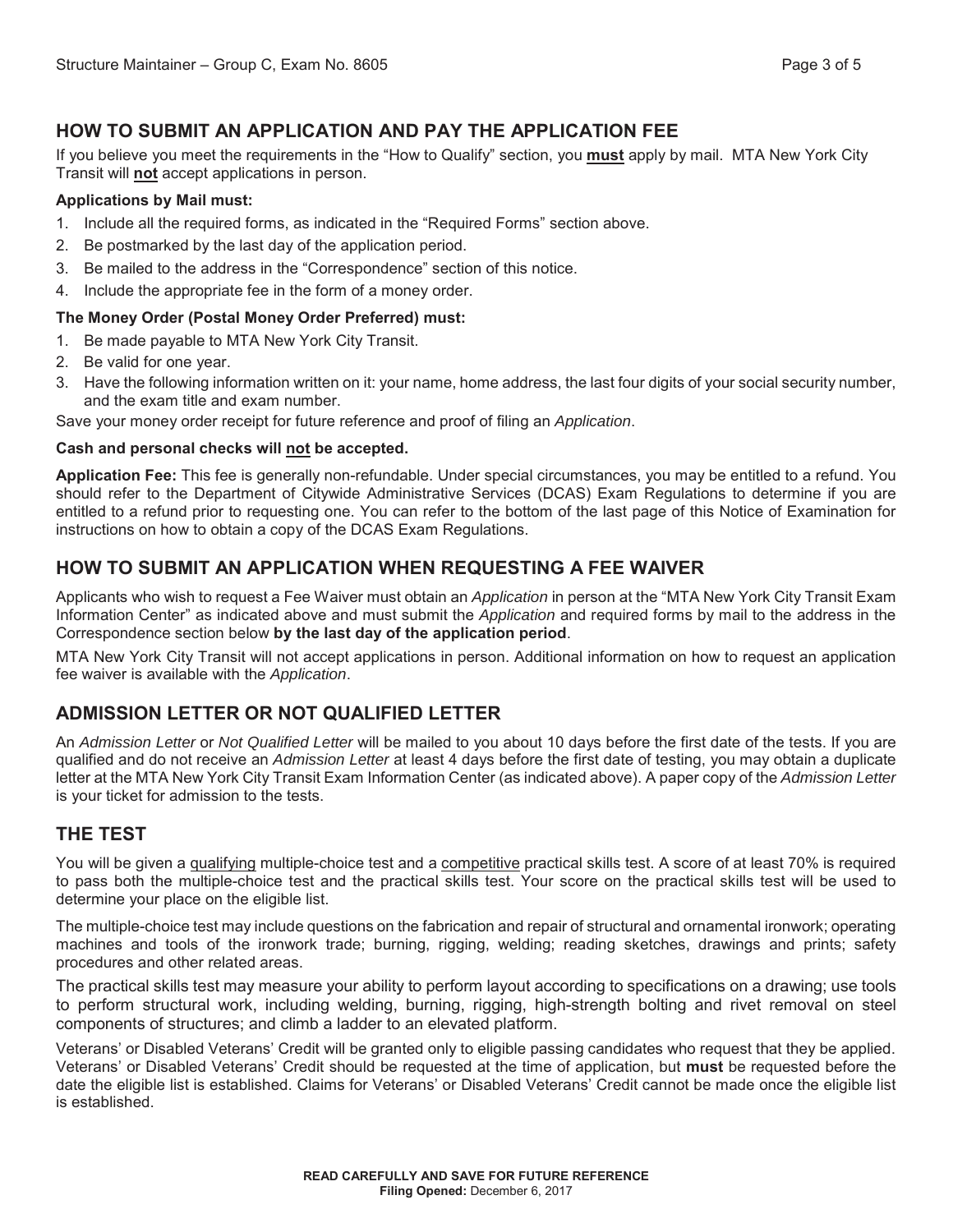# **TEST ADMINISTRATION GUIDELINES**

**Warning:** You are not permitted to enter the test site with cellular phones, smart watches, beepers, pagers, cameras, portable media players, or other electronic devices. Calculators are **not** permitted. Electronic devices with an alphabetic keyboard, word processing, or data recording capabilities, such as planners, organizers, etc., are prohibited. If you use any of these devices in the testing site building at any time before, during, or after the practical skills test, you may **not** receive your test results, your test score may be nullified, and your application fee will **not** be refunded.

You may not have any other person, including children, present with you while you are being processed for or taking the test, and no one may wait for you inside of the test site while you are taking the practical skills test.

**Leaving:** You must leave the test site once you finish the test. If you leave the test site after being fingerprinted but before finishing the test, you will not be permitted to re-enter. If you disregard this instruction and re-enter the test site, you may not receive your test results, your test score may be nullified, and your application fee will not be refunded.

**Required Identification: You are required to bring one (1) form of valid (non-expired) signature and photo bearing identification to the test site**. The name that was used to apply for the exam must match the first and last name on the photo ID. A list of acceptable identification documents is provided below**. If you do not have an acceptable ID, you may be denied testing.** Acceptable forms of identification (bring one) are as follows: State issued driver's license, State issued identification card, US Government issued Passport, US Government issued Military Identification Card, US Government issued Alien Registration Card, Employer ID with photo, or Student ID with photo.

### **THE TEST RESULTS**

If you meet the education and experience requirements and pass the qualifying multiple-choice test and the competitive practical skills test, your name will be placed in final score order on an eligible list and you will be given a list number. You will be notified by mail of your test results. If you meet all the requirements and conditions, you will be considered for appointment when your name is reached on the eligible list.

#### **ADDITIONAL INFORMATION**

**Selective Certification for New York City Welder License**: If you have a New York City welder license, a New York State Department of Transportation (NYSDOT) 3G and 4G welder certification, or an American Welding Society (AWS) D1.1 Certification, you may be considered for appointment to a position through a process called Selective Certification. If you qualify for Selective Certification, you may be given preferred consideration for a position that requires this certification. Follow the instructions given to you on page 7 of the Education and Experience Test Paper form to indicate your interest in such Selective Certification.

If you are appointed to a position through Selective Certification based on having a welder certification, you must obtain a New York City welder license within twelve months of your date of appointment and it must be maintained for the duration of your employment. If you meet the requirements for Selective Certification after the close of the filing period but before the eligible list expires, you may request to be included on future Selective Certifications. In such instances, you are required to notify MTA New York City Transit as indicated in the Correspondence Section below.

# **SPECIAL ARRANGEMENTS**

**Special Test Accommodations:** If you plan to request special testing accommodations due to disability or an alternate test date due to your religious belief, follow the instructions included with your *Application* and mail your request to the address found in the "Correspondence" section below no later than 30 days prior to the first scheduled test date.

**Make-Up Test:** You may apply for a make-up test if you cannot take the tests on your scheduled date for any of the following reasons:

- 1. Compulsory attendance before a public body;
- 2. On-the-job injury or illness caused by municipal employment where such applicant is an officer or employee of the City;
- 3. Absence from the test within one week following the death of a spouse, domestic partner, parent, sibling, child, or child of a domestic partner where you are an officer or employee of the City;
- 4. Absence due to ordered military duty;
- 5. A clear error for which MTA New York City Transit is responsible; or
- 6. A temporary disability, pregnancy-related, or child-birth related condition preventing you from taking the test.

To request a make-up test, mail your request with your documentation of special circumstances to the address found in the "Correspondence" section below within 60 days of your scheduled test date or make the request within 90 days following termination of your military duty.